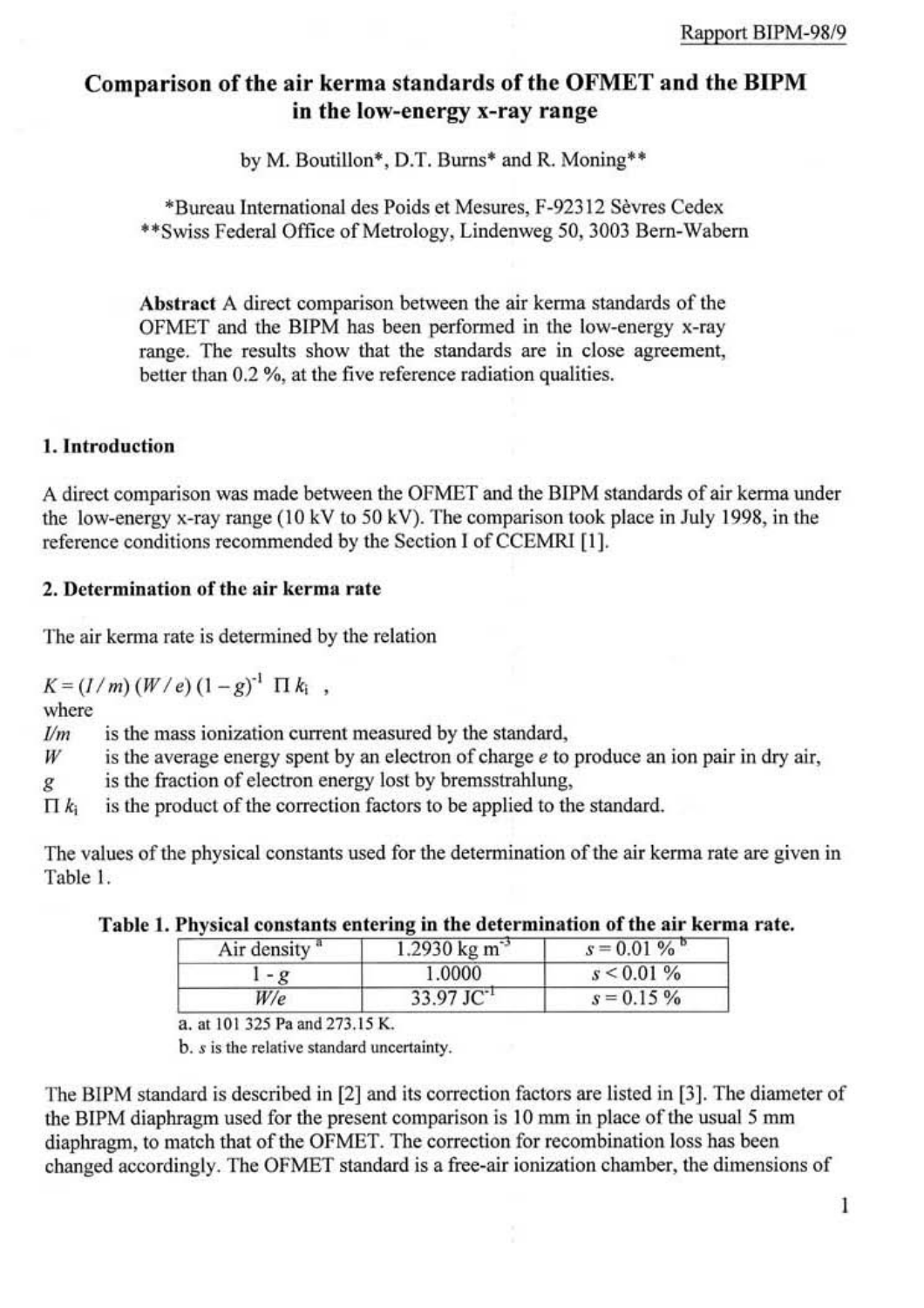which are similar to those of the NPL standard. They are given in Table 2 together with the relative standard uncertainties. s. The OFMET standard, the dctails of which can be found in [4], has already been linked to the BIPM standard through the calibration of a transfer instrument [5] and it has been compared previously with the NPL standard [4].

| dimensions                       | value   | $s \times 100$ |
|----------------------------------|---------|----------------|
| Plate separation/mm              | 62.5    |                |
| Collecting plate width/mm        | 20.3113 | 0.015          |
| Air path length/mm               | 90.09   | 0.06           |
| Diaphragm diameter/mm            | 10.0045 | 0.005          |
| Measuring volume/cm <sup>3</sup> | 1.5967  | 0.018          |
| Applied voltage/V                | 1500    |                |

Table 2. Main dimensions of the OFMET standards.

## 3. Measuring conditions

The radiation qualities used at the BlPM for the comparison arc those recommended by the CCEMRI(I) [1] and are given in Table 3 together with the corresponding radiation qualities used at the OFMET, which are slightly different. The correction factors applied to the OFMET standard are listed in Table 4 together with their associated uncertainties.

# Table 3. Radiation qualities at the OFMET and the BIPM.

distance between x-ray tube and reference plane = 50 cm. beam diameter in the reference plane  $= 8$  cm (OFMET) and 4.5 cm (BIPM).

| Accelerating                    | <b>OFMET</b>                | 9.3            | 23             | 31.6           | 49.2           | $50(2)^{a}$ |
|---------------------------------|-----------------------------|----------------|----------------|----------------|----------------|-------------|
| potential/kV                    | <b>BIPM</b>                 | 10             | 25             | 30             | $50(1)^{a}$    |             |
| HVL(Al)/mm                      | <b>OFMET</b><br><b>BIPM</b> | 0.036<br>0.036 | 0.250<br>0.250 | 0.350<br>0.176 | 1.000<br>1.021 | 2.257       |
| Hair<br>$cm^{-1}$<br>$/10^{-4}$ | <b>OFMET</b><br><b>BIPM</b> | 196<br>176     | 29<br>30.4     | 22<br>41.5     | 8.4<br>9.12    | 4.60        |
| air kerma rate                  | <b>OFMET</b>                | 2.6            | 6.1            | 11.4           | 11.0           | 0.34        |
| $/mGy s-1$                      | <b>BIPM</b>                 | 0.57           | 1.12           | 3.33           | 1.56           |             |

a. The filtrations for qualities 50 kV(1) and 50 kV(2) are 1 mm Al and 4 mm Al, respectively.<br>b. Air attenuation coefficient at 100.00 kPa and 20 °C.

|  | Table 4. Correction factors of the OFMET standard. |  |
|--|----------------------------------------------------|--|
|  |                                                    |  |

|                | Accelerating          | 10     | 25     | 30     |        |        |               | $s^a$ x 100 |
|----------------|-----------------------|--------|--------|--------|--------|--------|---------------|-------------|
|                | potential/kV          |        |        |        | 50(1)  | 50(2)  | Type A        | Type B      |
| $k_{\rm sc}$   | Scattered radiation   | 0.9949 | 0.9971 | 0.9968 | 0.9979 | 0.9987 | $\frac{1}{2}$ | 0.10        |
| $k_{\rm c}$    | Electron loss         | 1.0000 | 1.0000 | 1.0000 | 1.0000 | 1.0000 |               |             |
| $k_{s}$        | Ion recombination     | 1.0006 | 1.0008 | 1.0015 | 1.0010 | 1.0006 | 0.04          | 0.01        |
| $k_d$          | Field distortion      | 1.0004 | 1.0004 | 1.0004 | 1.0004 | 1.0004 |               | 0.01        |
| k <sub>1</sub> | Aperture transmission | 1.0000 | 1.0000 | 1.0000 | 1.0000 | 1.0000 | Ξ             | < 0.01      |
| $k_{p}$        | Wall transmission     | 1.0000 | 1.0000 | 1.0000 | 1.0000 | 1.0000 | 0.01          |             |
| $k_{\rm h}$    | Humidity              | 0.998  | 0.998  | 0.998  | 0.998  | 0.998  |               | 0.03        |
| $k_{pol}$      | Polarity effect       | 0.9995 | 0.9995 | 0.9995 | 0.9995 | 0.9995 | 0.02          |             |

a. s represents the relative standard uncertainty, obtained by statistical means (type A) or other means (type B).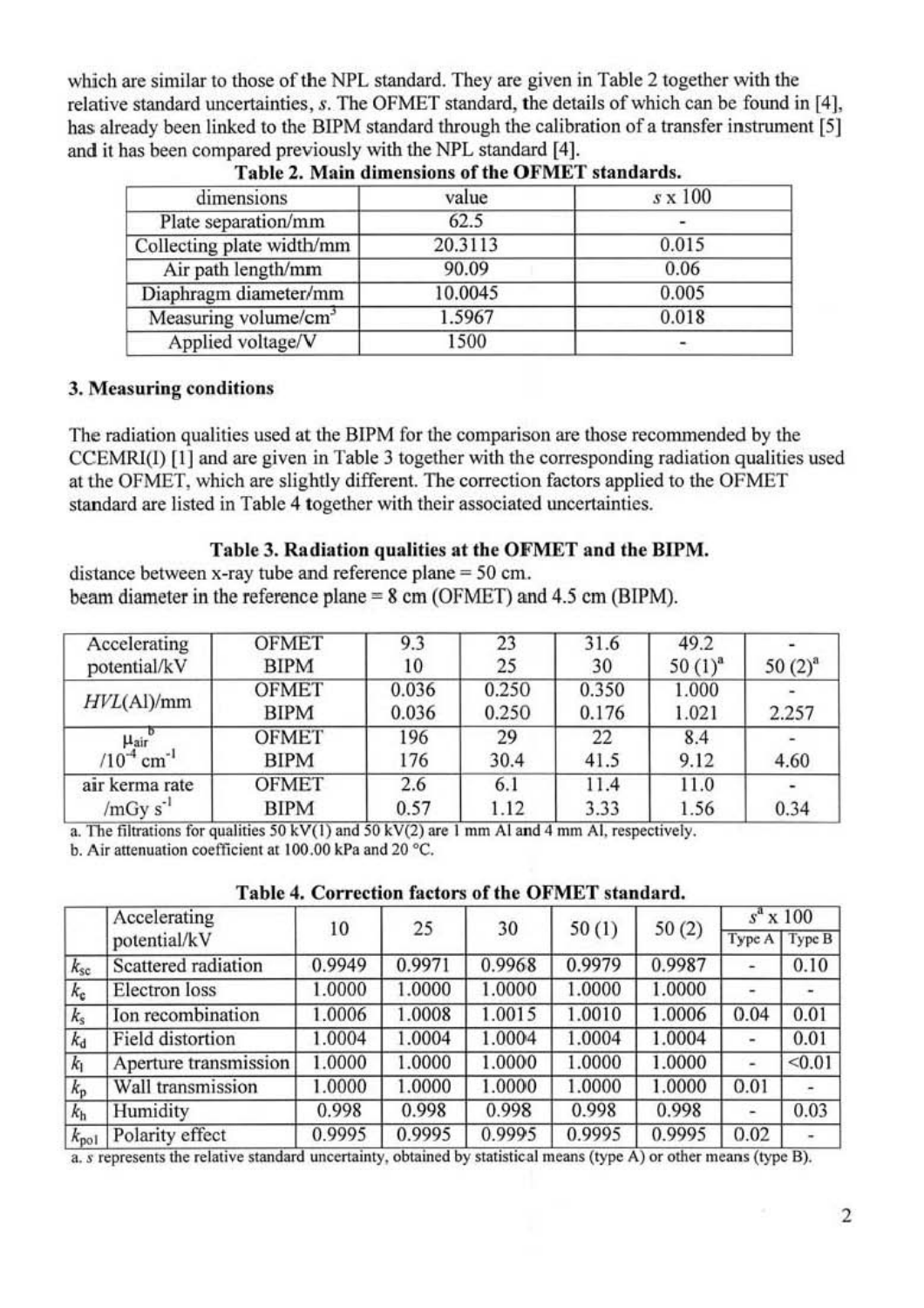For the measurements, the OFMET standard was positioned close to the B1PM standard and *its*  temperature measured with an OFMET thermistor. The polarization voltage was 1500 V (negative polarity). For the comparison, the x-ray tube was displaced so that the beam axi5 coincided with that of one standard or the other. Measurements with the OFMET standard were made immediately before and after the measurements with the B1PM standard, to correct for drift in the x-ray output which still occurs despite the good stability of the accelerating voltage and xray tube current

The standards were irradiated before caeh series of measurement to reduce the current leakage. The leakage current of the OFMET standard did not exceed 0.01 % in relative value and an appropriate correction was made. The relative standard deviation of the mean of a series of five measurements was less than  $2\times10^{-4}$  for both standards, at each radiation quality.

### 4. Preliminary work

4.1. Wall transmission of the OFMET standard. The wall transmission of the OFMET standard was checked at the highest quality,  $50(2)$  kV, by measuring the current leakage with and without the beam on, a thick lead plug being placed in front of the diaphragm. The net current resulting from radiation leakage was negligible, less than I fA.

4.2. Comparison of air-attenuation coefficient. During a comparison, the measured air attenuation coefficient of the BIPM beam is used to determine the correction for air attenuation along the path length between the defining plane and the centre of the colleeting volume of both standards. This correction is very large at low energy. Measurements of air attenuation were made using a special OFMET ionization chamber provided with two collecting plates separated by 9.01 cm. At the quality  $10 \text{ kV}$ , the air attenuation for this distance was 14.61 %. The corresponding value determined by the BIPM method  $[2]$  is 14.64 %, in very close agreement. This result ensures the equivalence of the two methods. Unfortunately, no comparison of air attenuation coefficients was possible at other radiation qualities because of the lack of time.

4.3. Diaphragm comparison. A comparison between the OFMET and the BIPM diaphragms  $(\Phi = 10 \text{ mm})$  was made at the quality 30 kV, using the OFMET chamber. The values of  $(I/\Phi^2)_{\text{OFMET}}$  and  $(I/\Phi^2)_{\text{BIPM}}$ , where *I* is the ionization current, are in acceptable agreement, their ratio being  $1.0005$  ( $s = 0.0002$ ).

4.4. Polarity effect of the OFMET *standard*. The polarity effect of the OFMET standard, was measured at the OFMET (1.000) by measuring the ionization currents  $I_+$  and  $I$ . obtained at positive and negative polarities. The polarity effect was checked at the BIPM at the quality 30 kV, and ratio  $I_+$  / I. was equal to 0.9990 ( $s = 0.0002$ ). A value of 0.9995 has been attributed to the correction factor  $k_p$  during the present comparison. It was suggested that measurements at the OFMET should be made at the two polarities to check the stability of the chamber.

4.5. Correction for recombination loss. The experimental determination of  $k<sub>s</sub>$  for the OFMET standard was not completed at the time of the comparison (measurements were made for one polarity alone). Hence, the OFMET has adopted the results of [6]. For the same voltage of 1500 V applied to the standards, the values of  $k_s$  are given by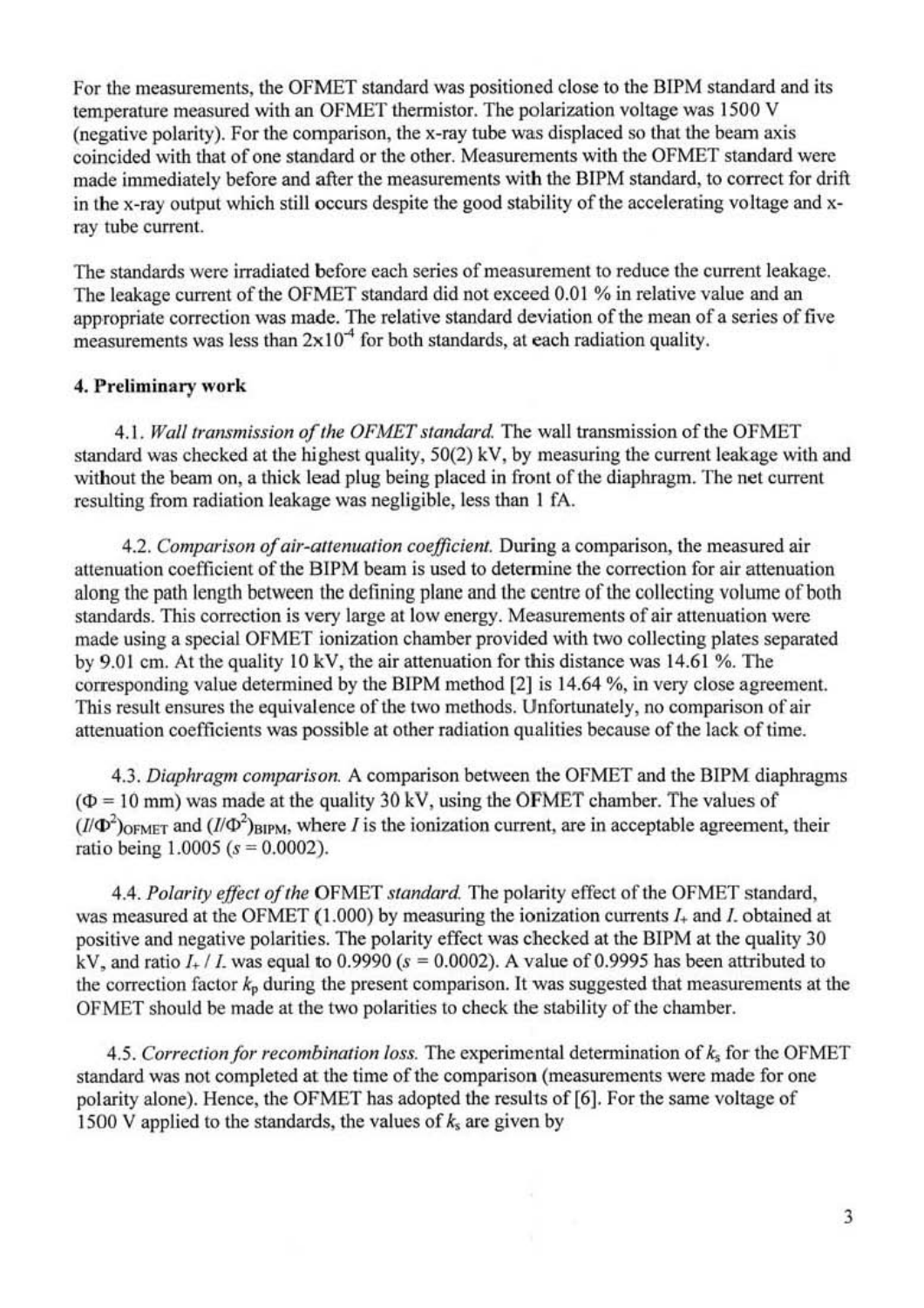$k_s$ (OFMET) = 1 + 0.00046 + 5.40 $10^{-6}$  I and<br> $k_s$ (BIPM) = 1 + 0.00051 + 8.88 $10^{-6}$  I,

where the mean ionization current  $I = \frac{1}{2}(I + I)$ , is expressed in pA.

### 5. Results of the comparison

The results of the comparison are given in Table 5 and their associated uncertainties in Table 6. The relative total standard uncertainty of the air kerma rate is estimated to be  $2x10^{-3}$  at the two laboratories. The uncertainty on the ratio  $K_{\text{OFMET}}/K_{\text{BIPM}}$  takes into account the correlations between the measurements of both quantities (uncertainty of type B of the ionization current, humidity correction and physical constants). The correlations between the values of  $k_{sc}$  and  $k_{c}$  of the two standards, which are calculated from the same set of data, are not taken into account. The two standards agree within 0.1 % at all radiation qualities. This lies well within the estimated uncertainties, suggesting that the latter may have been too pessimistic.

The results obtained with the values of  $k_{sc}$ (BIPM) recently calculated by D.T. Burns [7] are also given in Table 5. The difference between the two standards then increases to 0.2 %, which is still within the uncertainties.

| Accelerating potential/kV          |                   | 10     | 25     | 30     | $50(1)^{a}$ | $50(2)^{3}$ |
|------------------------------------|-------------------|--------|--------|--------|-------------|-------------|
| $k_{\rm sc\ BIPM}$                 | Previous<br>value | 0.9944 | 0.9957 | 0.9956 | 0.9956      | 0.9971      |
|                                    | New value         | 0.9958 | 0.9968 | 0.9967 | 0.9967      | 0.9979      |
| $K_{\text{OFMET}}/K_{\text{BIPM}}$ | (1)               | 0.9991 | 0.9994 | 0.9993 | 0.9994      | 0.9985      |
|                                    | (2)               | 0.9977 | 0.9983 | 0.9982 | 0.9983      | 0.9977      |

| Table 5. Comparison results in the low x-ray range. |  |  |  |  |  |  |
|-----------------------------------------------------|--|--|--|--|--|--|
|-----------------------------------------------------|--|--|--|--|--|--|

With previous or (2) with new values of  $k_{\rm sc}$  for the BIPM standard. a.

#### Table 6. Relative uncertainties ascribed to the results of the comparison.

|                                       |                        | <b>BIPM</b> standard | OFMET standard |        |  |
|---------------------------------------|------------------------|----------------------|----------------|--------|--|
| Relative uncertainty x 100            | Type A                 | Type B               | Type A         | Type B |  |
| Volume                                | 0.03                   | 0.05                 | 0.150011       | 0.005  |  |
| Ionization current                    | 0.02                   | 0.02                 | 0.02           | 0.02   |  |
| Positioning                           | 0.02<br>۰.             |                      | 0.02           |        |  |
| Physical factors                      | 0.15<br>۰              |                      | 0.15           |        |  |
| Correction factors                    | 0.037                  | 0.104                | 0.05           | 0.11   |  |
| Quadratic summation                   | 0.069<br>0.190<br>0.06 |                      |                | 0.19   |  |
| $S(K_{LAB})$                          | 0.20                   |                      | 0.20           |        |  |
| $s(K_{\text{OFMET}}/K_{\text{BIPM}})$ | $0.18*$                |                      |                |        |  |

\*s(ratio) =  $[s(K_{\text{OFMET}})^2 + s(K_{\text{BIPM}})^2 - 2 \Sigma (s_{\text{com}})^2]^{1/2}$ , where  $s_{\text{com}}$  are the common uncertainties affecting both  $K_{\text{OFMET}}$ and  $K_{\text{BIPM}}$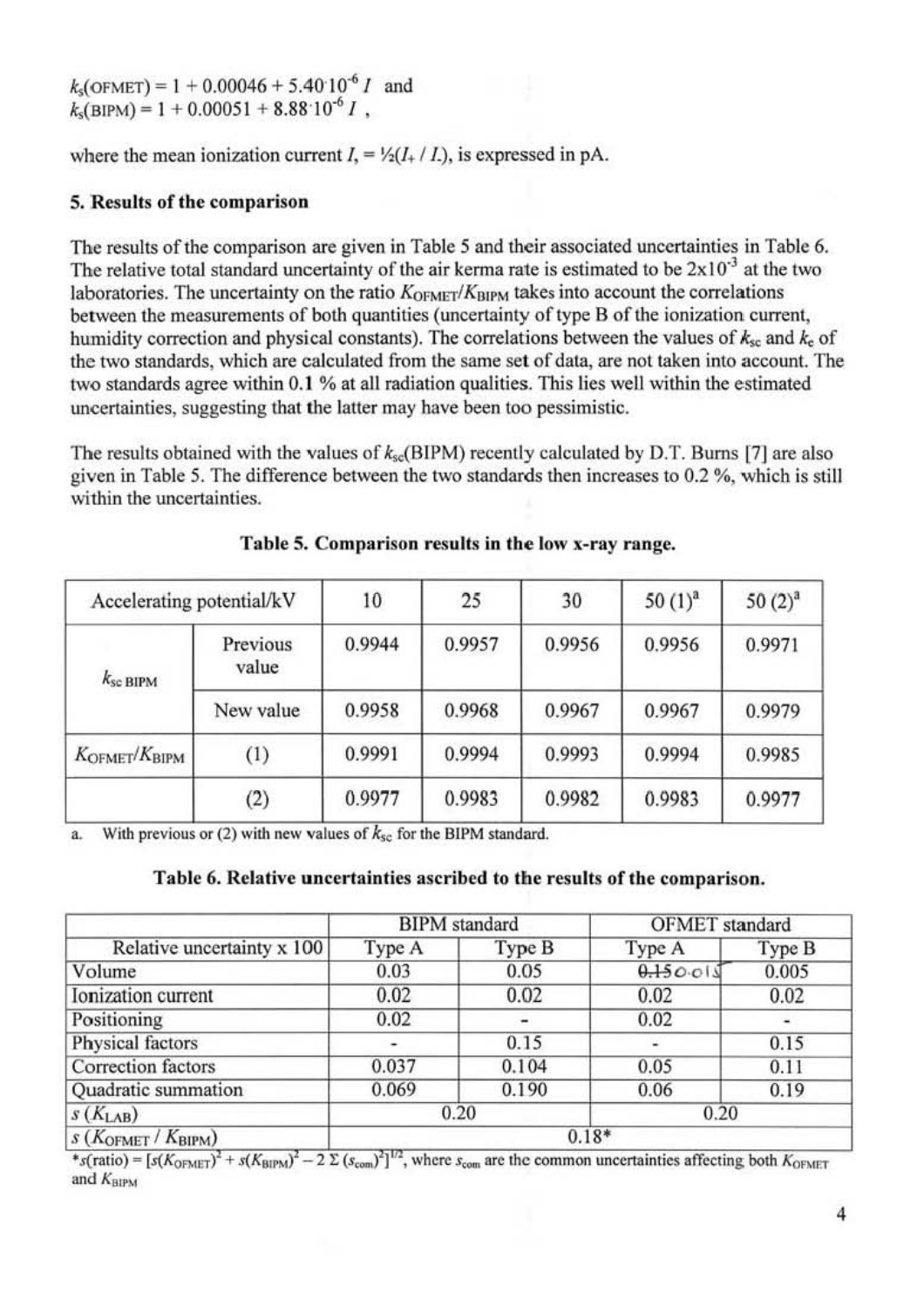## 6. Discussion and conclusion

The results of the present comparison are encouraging and their very small variation with radiation quality ensures a good coherence in the detennination of the correction factors made in both laboratories.

The OFMET standard was previously compared with the NPL standard in 1992 [4] and the NPL and BIPM standards were compared in 1978 and 1997 [8]. The inferred OFMET/BIPM values, through these crossed comparisons, are given in Table 7 together with the present direct values. The overall agreement is remarkable and strengthens the coherence of the measurements made in these three laboratories.

| kV    | HVL<br>/mm | NPL/BIPM <sup>1</sup><br>1978 / 1997 | NPL/OFMET<br>1993 | OFMET/BIPM <sup>a</sup><br>inferred values | OFMET/BIPM <sup>b</sup><br>present work |
|-------|------------|--------------------------------------|-------------------|--------------------------------------------|-----------------------------------------|
| 8.15  | 0.024      |                                      | 0.9996            |                                            |                                         |
| 10    | 0.036      | 0.9985 / 0.9983                      | 1.0006            | 0.9978                                     | 0.9991                                  |
| 11.5  | 0.05       |                                      | 0.9989            |                                            |                                         |
| 16    | 0.10       |                                      | 0.9991            |                                            |                                         |
| 30    | 0.176      | 0.9986 / 0.9980                      |                   |                                            | 0.9993                                  |
| 25    | 0.25       | 0.9988 / 0.9995                      | 0.9988            | 1.0003                                     | 0.9994                                  |
| 41    | 0.50       |                                      | 0.9987            |                                            |                                         |
| 50(1) | 1.00       | $0.9989/$ -                          | 0.9983            | 1.0006                                     | 0.9994                                  |
| 50(2) | 2.25       | 0.9989 / 0.9977                      |                   |                                            | 0.9985                                  |
|       | mean       | 0.9987                               | 0.9991            | 0.9993                                     | 0.9991                                  |

### Table 7. Results of OFMET-NPL-BIPM comparisons.

a. The previous values of  $k_{\rm sc}$  (BIPM) are used for comparison purposes

For information, the results of comparisons made at the BIPM in the low-energy x-ray range are given in Annex I .

## 7. Aknowledgement

The authors are deeply indebted to G. Zwahlen for the work made in the frame of the preparation to the measurements with the OFMET standard.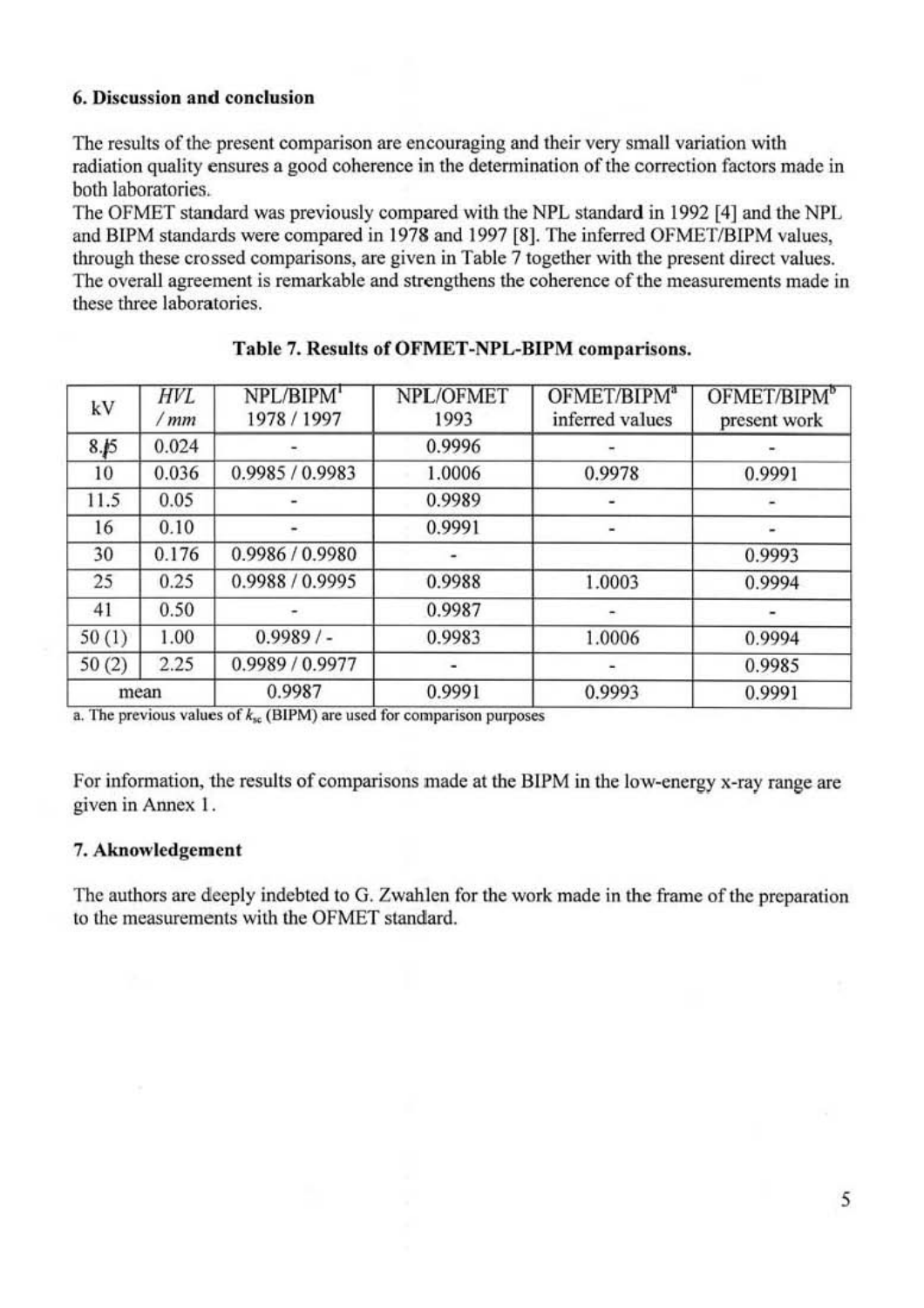# Annex 1. Results  $R^a$  of the international comparisons of air kerma standards in the low-energy x-ray range.

|  | $R = K_{\rm LAB} / K_{\rm BIPM}$ |
|--|----------------------------------|
|  |                                  |

|                   | kV                        | 10               | 25               | 30               | 50(1)            | 50(2)            |
|-------------------|---------------------------|------------------|------------------|------------------|------------------|------------------|
| radiation quality | $HVL(Al)$ /<br>mm         | 0.036            | 0.250            | 0.176            | 1.021            | 2.257            |
| Laboratory        | Date                      | R                | R                | $\boldsymbol{R}$ | $\boldsymbol{R}$ | R                |
| <b>CIEMAT</b>     | 1979                      | 1.0021           | 1.0013           | 1.0011           | 1.0018           | 1.0025           |
| <b>ISS</b>        | 1985                      | 0.9986           | 0.9987           | 0.9975           | 0.9989           | 0.9989           |
| ETL               | 1972                      | 0.9958           |                  | 0.9960           | 1.0031           | ÷                |
| <b>GUM</b>        | 1994                      | 0.9963           | ٠                | 0.9973           | 0.9968           | 0.9977           |
| <b>NIST</b>       | 1966<br>1998 <sup>b</sup> | 0.9976<br>0.9941 |                  | 0.9989<br>0.9961 | 0.9966<br>0.9968 | 0.9948<br>0.9938 |
| NMi <sup>c</sup>  | 1966<br>1996              | 0.9964<br>0.9986 | ٠                | 0.9964<br>0.9998 | 1.0028           | 0.9948<br>1.0009 |
| <b>NPL</b>        | 1978<br>1997 <sup>b</sup> | 0.9985<br>0.9983 | 0.9988<br>0.9995 | 0.9986<br>0.9980 | 0.9989           | 0.9989<br>0.9977 |
| <b>NRC</b>        | 1966                      | 1.0007           |                  | 1.0003           | 0.9997           |                  |
| <b>OFMET</b>      | 1998                      | 0.9991           | 0.9994           | 0.9993           | 0.9994           | 0.9985           |
| OMH <sup>d</sup>  | 1988                      | 0.9973           | 0.9994           |                  | 1.0020           | 1.0010           |

a. With previous values of  $k_{\rm sc}$ (BIPM).

b. Provisional values.

c. The correction factor  $k_{sc}$  was first modified in 1972 by Somerwil (experimental study [9]). Both correction factors  $k_{sc}$  and  $k_e$  have recently been redetermined by calculation (Grimbergen and van Dick, to be publi

d. A first comparison in 1979 is not considered here.